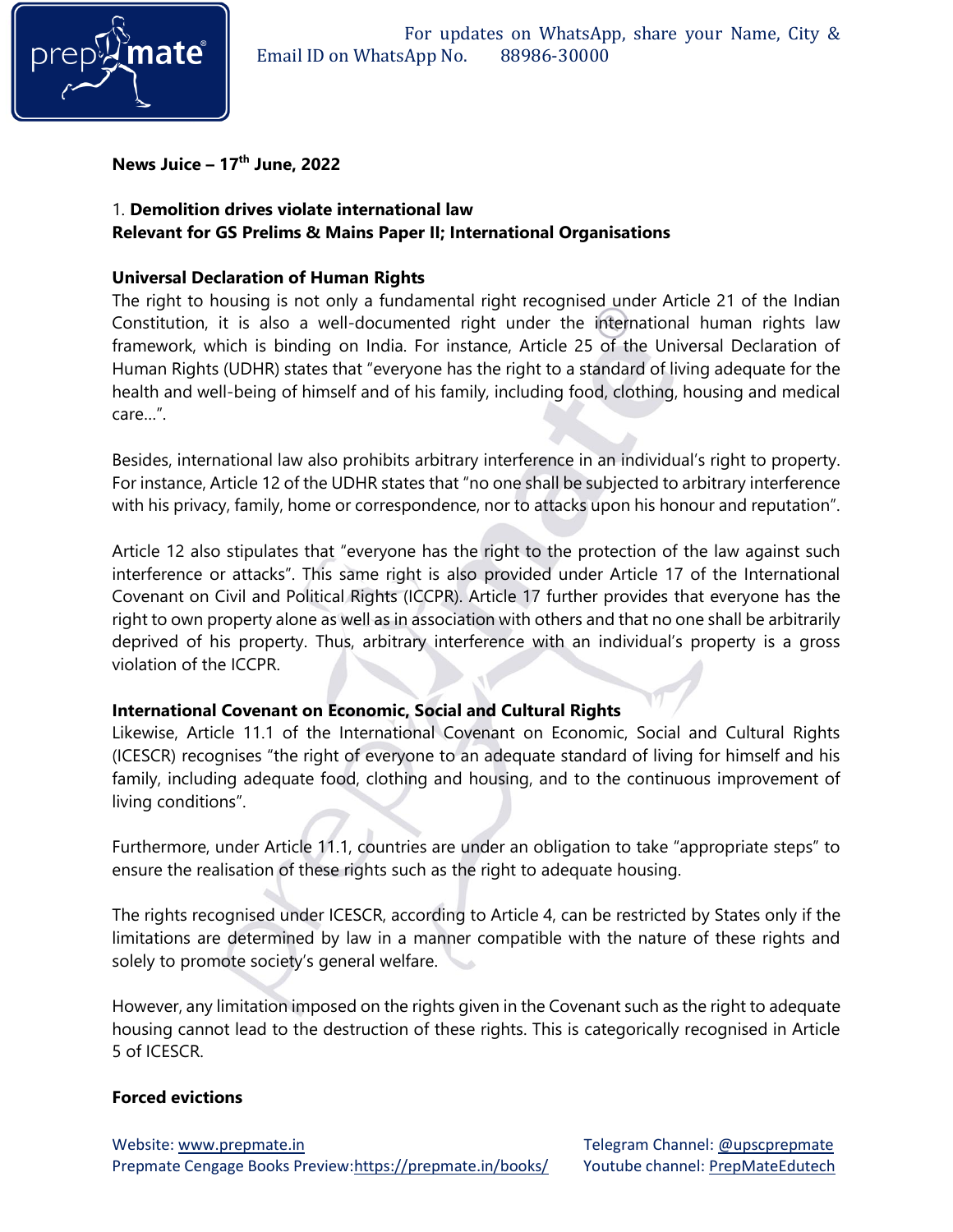

The Office of the High Commissioner for Human Rights (OHCHR) commonly known as the United Nations (UN) Human Rights Office — whose mandate is to promote and protect human rights guaranteed under international law — has elaborated on the content of the right to adequate housing.

According to the UN Human Rights Office, an integral element of the right to adequate housing is 'protection against forced evictions'. Building on the right to adequate housing, given in Article 11.1 of ICESCR, the UN Human Rights Office defines 'forced evictions' as 'permanent or temporary removal against the will of individuals, families and/or communities from the homes and/or land which they occupy, without the provision of, and access to, appropriate forms of legal or other protection'. The right to adequate housing also entails freedom from arbitrary interference with one's home, privacy, and family.

The bulldozing of the houses by the Madhya Pradesh government of the alleged rioters amounts to forced eviction and arbitrary interference with an individual's home, thus a breach of Article 11.1 of the ICESCR. This action can be defended under international law only if it can be shown that the forced eviction is as per the law and in conformity with the provisions of the human rights covenants. Also, other requirements such as

whether the state action was necessary and proportionate will have to be examined. It is unlikely that these forced evictions can be lawfully defended given the timing of the eviction.

One wonders that if these demolitions were against illegal encroachments, then did the authorities get the eviction order on the day of the riots, or did they have an eviction order earlier, but decided to act only after the riots? Also, were the eviction orders limited to the Muslim locality?

# **Judicial incorporation**

Moreover, the international human rights law identified above has been judicially incorporated by the Supreme Court of India into the Indian legal system. The apex court in cases like Bachan Singh vs State of Punjab, Vishaka vs State of Rajasthan, and recently in the famous Puttaswamy vs Union of India has laid down the principle that the fundamental rights guaranteed under the Constitution must be read and interpreted in a manner which would enhance their conformity with international human rights law.

As the custodian of India's constitutional order, it is high time that the judiciary acted and imposed necessary checks on the unbridled exercise of power by the executive. Courts should use international law to counter the nationalist-populist discourse.

Source: The Hindu

# **2. The controversy around the Northern Ireland Protocol**

#### **Relevant for GS Prelims & Mains Paper II; International Issues**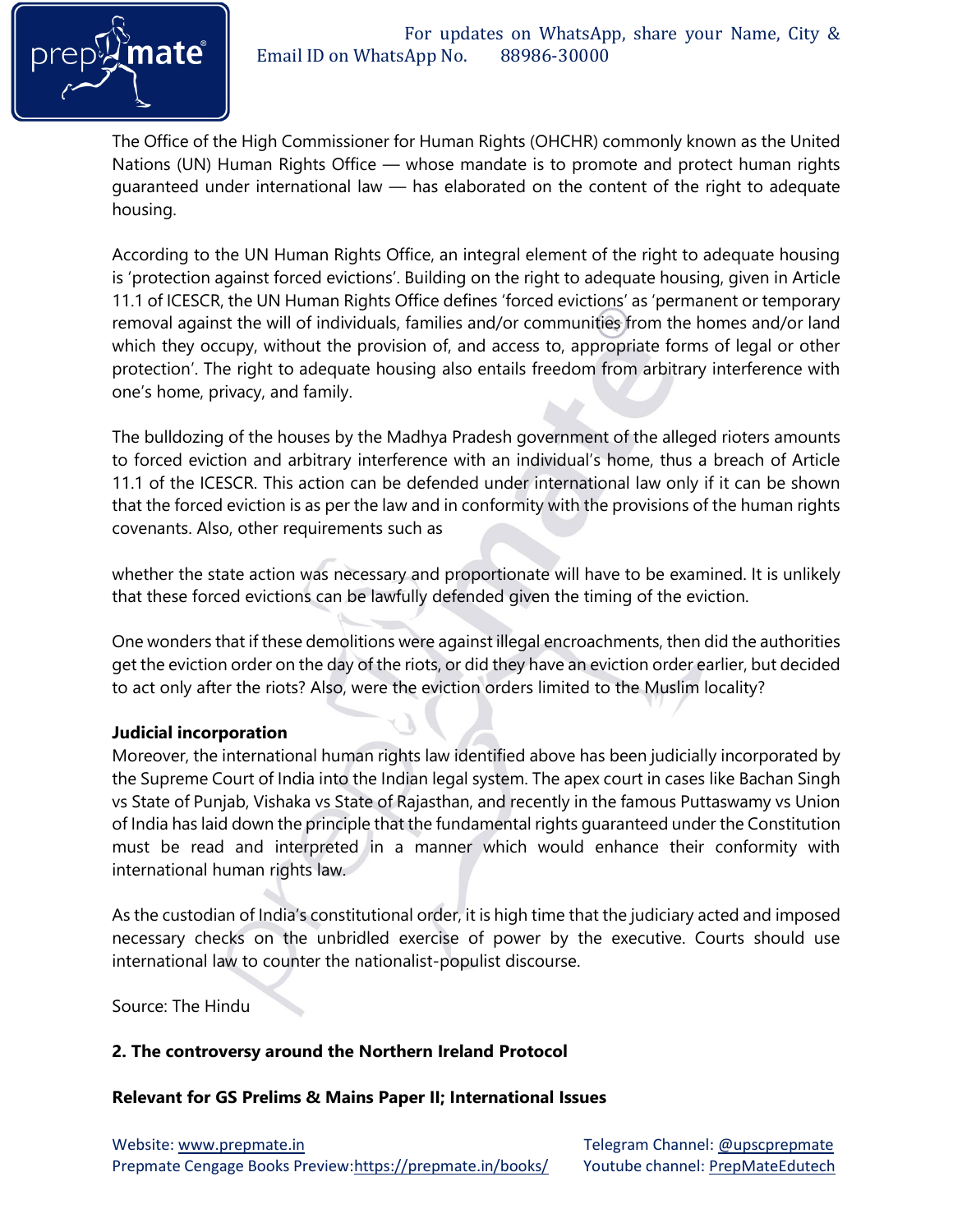

The Boris Johnson administration has come up with a new legislation, the Northern Ireland Protocol Bill, which would enable the U.K. to override provisions of the Brexit deal that concern trading arrangements in Northern Ireland — the Northern Ireland Protocol (NIP). The European Union (EU) has said that the proposed law violates international law and has threatened to take legal action against the U.K. if it goes ahead with the legislation.

# **What exactly is the NIP?**

Northern Ireland is the only part of the U.K. that shares a land border with the EU, as the Republic of Ireland (or Ireland) is an EU member-state. As long as the U.K. was part of the EU, things were fine. But with Brexit, the U.K. exited the EU's customs union. This created a problem whose solution needed two seemingly contradictory outcomes: preserving the sanctity of the EU's single market, as well as that of the U.K.'s domestic market. The NIP's solution was to avoid a customs check at the actual customs border — on the island of Ireland, between Northern Ireland and the Republic of Ireland — as this would have violated the 1998 Good Friday Agreement and risked instability in a region with a volatile past. It instead shifted the customs border to that between Northern Ireland and Britain, effectively at the former's ports. As per the NIP, goods flowing into Northern Ireland would be checked at this 'sea border' before entering the island, and Northern Ireland would continue to follow EU rules in product standards.

### **Why did the U.K. come up with the Northern Ireland Protocol Bill?**

The Northern Ireland Protocol (NIP) has been a lingering issue for the U.K. almost from the day Brexit was signed. In fact, back in July 2021, the Boris Johnson administration announced its intent to renegotiate the NIP. But with efforts at negotiations not producing the results it wanted, it decided to proceed with a unilateral revamp of the NIP via domestic legislation. The main irritant for the U.K. in the current version of the NIP was the creation of "unacceptable barriers" to trade within the U.K. internal market — between Great Britain and Northern Ireland. It has sparked complaints from businesses about the enormous paperwork needed for supply of goods and services to Northern Ireland despite it being within the sovereign territory of the U.K. Also, the Unionists of Northern Ireland (the section loyal to the U.K.) are unhappy with the NIP, and resent having to put up with a provision that effectively puts them at one remove from the U.K., when compared with citizens in other parts of the U.K. Northern Ireland's main unionist party is, in fact, blocking

the formation of a new power-sharing government in Belfast, saying it won't take part until the NIP rules are scrapped. It is in this context that the Northern Ireland Protocol Bill seeks to empower the U.K. government to override key provisions of the NIP.

#### **How does the proposed Bill undermine the NIP?**

Instead of subjecting all goods moving between Britain and Northern Ireland to customs checks, the new Bills proposes two categories of goods and checks: goods meant only for Northern Ireland would go in a 'green lane' and will be exempt from any checks, while goods headed for Ireland and the EU would go into a 'red lane' where they will be subjected to all the checks and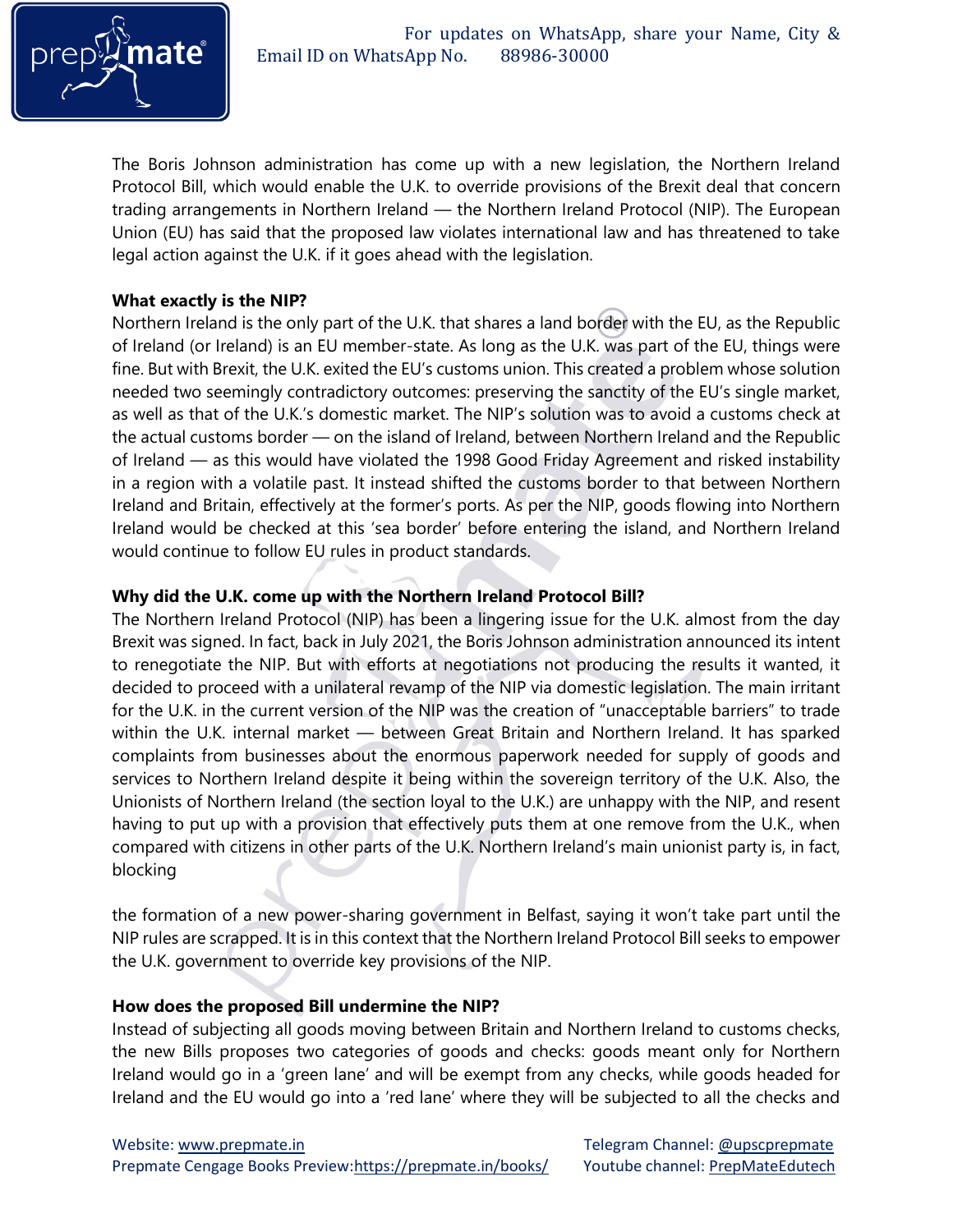

customs controls. Secondly, the Bill would remove EU oversight on state subsidies and valueadded taxes in Northern Ireland. Third, the Bill proposes settlement of trade disputes and the enforcement of the NIP by an independent body rather than the European Court of Justice. Lastly, the Bill wants to give businesses the choice of selling their goods in Northern Ireland either according to the U.K. rules or the EU rules, in effect, proposing a dual regulatory regime instead of the single (EU) one as per the NIP.

### **What has been the reaction to the proposed Bill?**

The Bill has triggered strong pushback from MPs belonging to Mr. Johnson's own party, from Irish legislators, and from EU officials. All of them have pointed out that the legislation would violate international law, damage the U.K.'s reputation as a trade partner, and spark a trade war with the EU. The EU's executive branch announced on June 15 that it would be taking legal action against the U.K. for violating international law.

### **How has the Johnson administration justified the Bill?**

The Johnson administration has sought to justify its breach of its obligations under the Brexit agreement by invoking a principle of international law known as the "doctrine of necessity". The UN's International Law Commission allows a state to invoke this doctrine when its "essential interests" are facing a "grave and imminent peril". The Johnson administration believes that this emergency loophole will enable it to defeat any legal challenge to its proposed Bill. The "grave peril" in this context, according to the British government, is the threat posed by the NIP to the Good Friday Agreement. "The maintenance of stable social and political conditions in Northern Ireland, the protection of the 1998 Belfast (Good Friday) Agreement…and the preservation and fostering of social and economic ties between Northern Ireland and the rest of the United Kingdom, are essential interests of the United Kingdom," says a statement from the U.K. Foreign Secretary.

#### **Source: The Hindu**

# **3. Why is the discovery of microplastics in fresh Antarctic snow troubling?**

# **Relevant for GS Prelims & Mains Paper III; Environment**

For the first time, microplastics have been found in freshly fallen snow in Antarctica. The pollutant, scientists argue, poses a growing threat to the region's ecosystem and could increase the melting of ice and snow.

Alex Aves, a PhD student from the University of Canterbury in New Zealand, collected snow samples from 19 sites in the Ross Island region of Antarctica and found that all contained microplastics. The research was published in a peer-reviewed article in a scientific journal, The Cryosphere on June 7.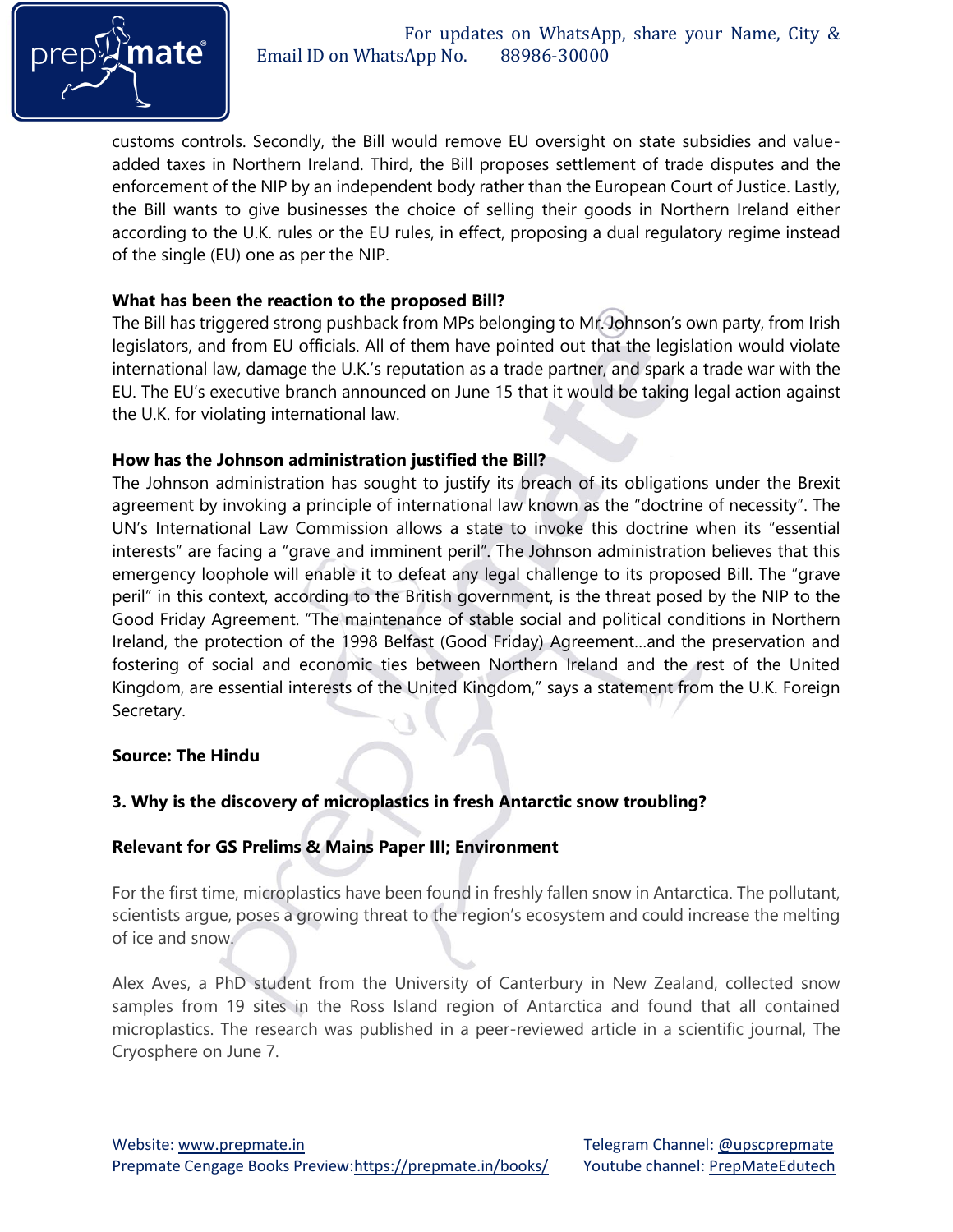

While microplastics have been found across the world, from the world's deepest ocean floors to the peak of Mount Everest, researchers say that this is the first time that they have been found in freshly fallen snow in Antarctica.

### **What are microplastics?**

Microplastics are tiny plastic debris that are smaller than 5 mm in length, tinier than even a grain of rice.

There are two types of microplastics. Primary microplastics are tiny particles that are purposely designed as such for commercial use, like in cosmetics, nurdles-plastic pellets used in industrial manufacturing and in fibres from synthetic textiles like nylon.

Secondary microplastics are formed through the degradation of larger plastic items like bottles, fishing nets and plastic bags. This occurs through exposure to the environment, like radiation from the sun, wind and ocean waves.

# **How did they reach Antarctica?**

The study found an average of 29 particles of microplastic per litre of melted snow. These particles, due to their light weight and low density, might have travelled through air from more than 6,000 km away. However, researchers argued that there is also a possibility that the human presence in Antarctica created a microplastic 'footprint'.

Of the 13 different plastic types found, the most common was polyethylene terephthalate (PET), a type of plastic used in everyday items such as clothes, plastic bottles, packaging etc. PET was found in 79 per cent of all samples.

The most likely sources of the airborne microplastic are local research stations, due to the clothing worn by staff, broken fragments of plastic equipment and mismanaged waste. There was a much larger concentration of microplastics (nearly 3 times higher) in the samples next to local base camps, such as Scott Base and McMurdo Station in Ross Island, as compared to those from more remote sites.

Wayfinding flags, made of synthetic polyamide fabric which identify safe routes for travel, might also release microplastic, according to the report.

# **Why is this discovery troubling?**

It shows that the spread of microplastics is so widespread, that even the remotest and least habitable places in the world are now infested by these particles.

The presence of these particles can pose a huge threat to Antarctica's distinctive ecosystem. Microplastics are not biodegradable and once they are found in the environment, they begin to accumulate. They can be toxic for plants and animals.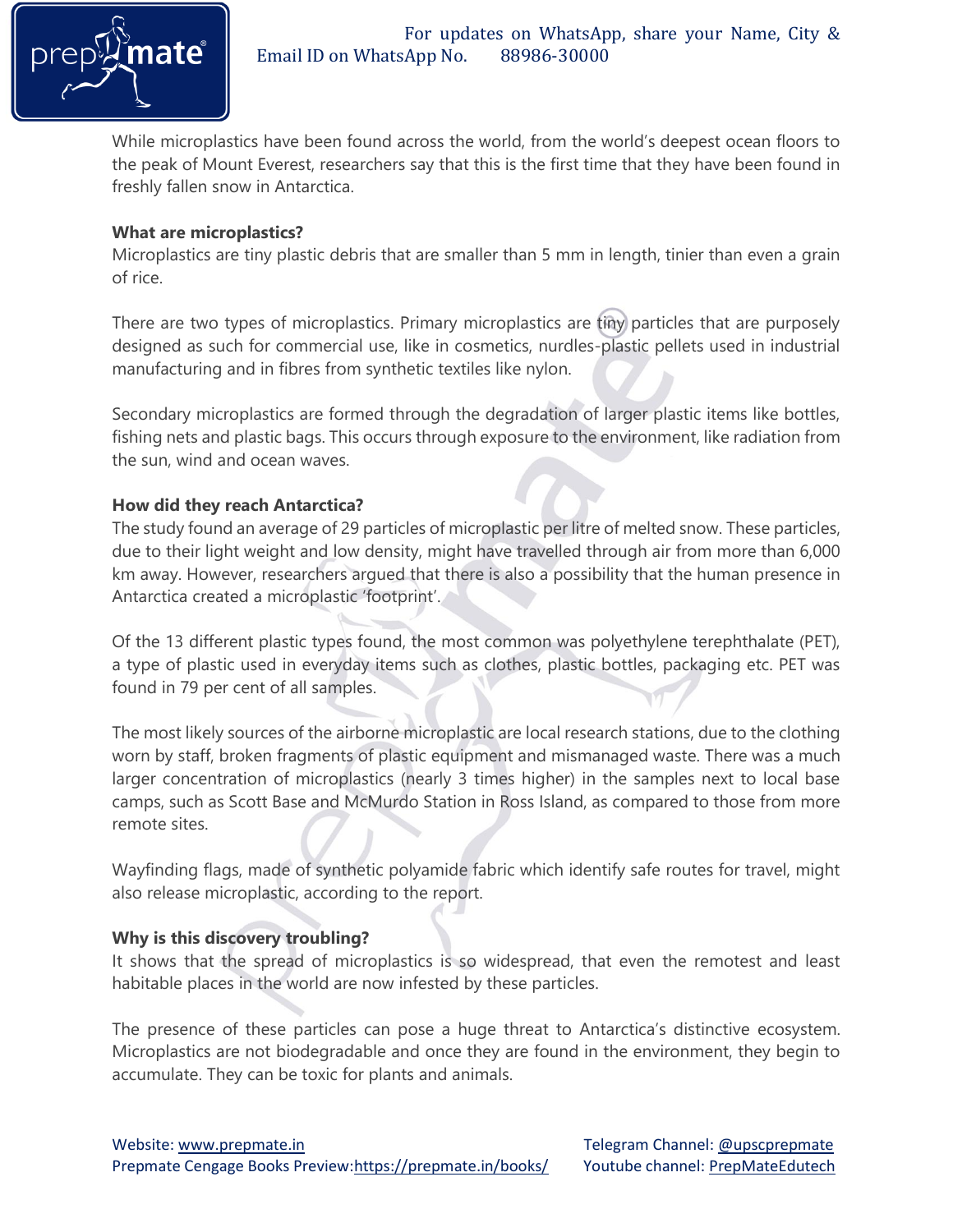

The report claims that ingestion of microplastics by various life forms in the region, from microorganisms like zooplankton to larger predators like king penguins can disrupt their usual biological processes and negatively impact the entire Antarctic food chain.

The presence of microplastics in Antarctica can also worsen the impact of climate change. Ice sheets and glaciers are already rapidly melting, and the report suggests that the microplastics deposited in ice and snow can accelerate the melting of the cryosphere — regions where water is in solid form, like the planet's North and South Poles.

Dark-coloured microplastics, which constituted 55% of the samples collected in Aves' study, are even more harmful than lighter colours, as they are better at absorbing sunlight and retain more heat.

Further, the study shows the ubiquitous presence of microplastics in not only land and water, but the air as well.

When snow travels in the atmosphere, it binds itself to airborne particles and pollutants, which are then deposited on Earth's surfaces. This phenomenon is called "scavenging" and according to scientists is a significant way in which microplastics are able to travel and further pollute land and water. When carried by the snow, rain and wind, they can also lead to the risk of possible inhalation of microplastics by humans and wildlife.

# **Source: The Indian Express**

# **4. What are 'carbon bombs', why environmentalists want them defused?**

#### **Relevant for GS Prelims & Mains Paper III; Environment**

A group of environmentalists, lawyers, and activists have come together to identify and 'defuse carbon bombs'– coal, oil and gas projects that have the potential to contribute significantly to global warming.

The usage of the term 'carbon bombs' picked up after an investigative project of The Guardian from May this year. The project reported the plans of countries and private companies all over the world to engage in 195 'carbon bomb' projects. Each such project, it is believed, will release huge amounts of CO2 emissions into the atmosphere.

#### **What are carbon bombs?**

Defining the term in its report, *The Guardian* said that it is "an oil or gas project that will result in at least a billion tonnes of CO2 emissions over its lifetime."

Whenever coal, oil, or gas is extracted it results in pollution and environmental degradation. Further, carbon emissions take place in particularly large amounts when fuel is burned.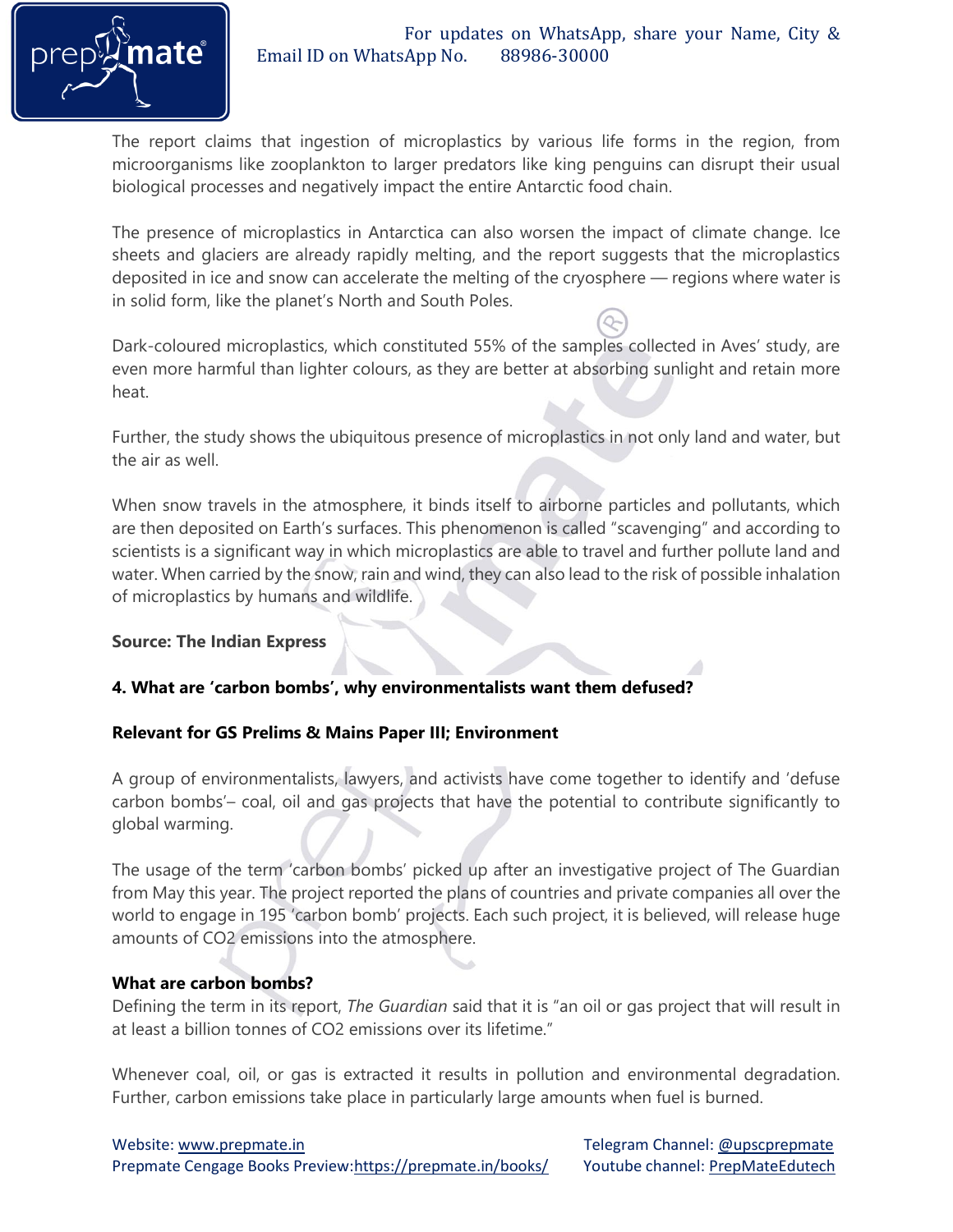

In total, around 195 such projects have been identified world over, including in the US, Russia, West Asia, Australia and India. According to the report, they will collectively overshoot the limit of emissions that had been agreed to in the Paris Agreement of 2015.

The agreement was to contain the global rise in average temperature to 2 °C and strive for the target of 1.5 °C as compared to pre-industrial levels – when the widespread use of coal for industry in the beginning in the mid-19th century led to a rapid rise in average global temperatures.

#### **What does the investigation say?**

More than 60% of these carbon bomb projects are already underway, according to the investigation. Apart from coal, oil, and gas operations, the report highlighted the threat of methane, which "routinely leaks from gas operations and is a powerful greenhouse gas, trapping 86 times more heat than CO2 over 20 years".

It also put the blame on the companies conducting these operations, pointing to present time where multiple factors, especially the Russia-Ukraine crisis, have led to a reduction in supply and rise in the demand for fuel.

As Russian oil has been banned by countries in the West, prices have risen to the benefit of oil and gas producing companies.

The report criticised reliance on fuel from conventional sources and not making use of emerging, green sources of energy. Energy companies such as ExxonMobil, Total, Chevron, Shell and BP (British Petroleum) are all mentioned as having coal bomb projects.

"Under the IEA net zero emissions scenario, and all Paris-aligned scenarios, all energy sources remain important through 2050, and oil and natural gas remain essential components of the energy mix," an ExxonMobil spokesperson told *The Guardian*.

This in reference to the International Energy Agency, an international organisation which put together a road map to reduce global carbon emissions to as close to zero as possible by 2050. Net zero emissions means that all carbon emissions into the atmosphere must be absorbed by methods like increasing the forest cover, and decreasing man-made emissions.

A spokesperson for Shell said: "As a result of [our] planned level of capital investment, we expect a gradual decline of about 1-2% a year in total oil production through to 2030, including divestments."

In response to the third Intergovernmental Panel on Climate Change (IPCC) report this year, UN Secretary-General Antonio Guterres had spoken of the need to maintain global temperatures: "…We are on a fast track to climate disaster…we are on a pathway to global warming of more than double the 1.5-degree limit agreed in Paris…but high-emitting governments and corporations are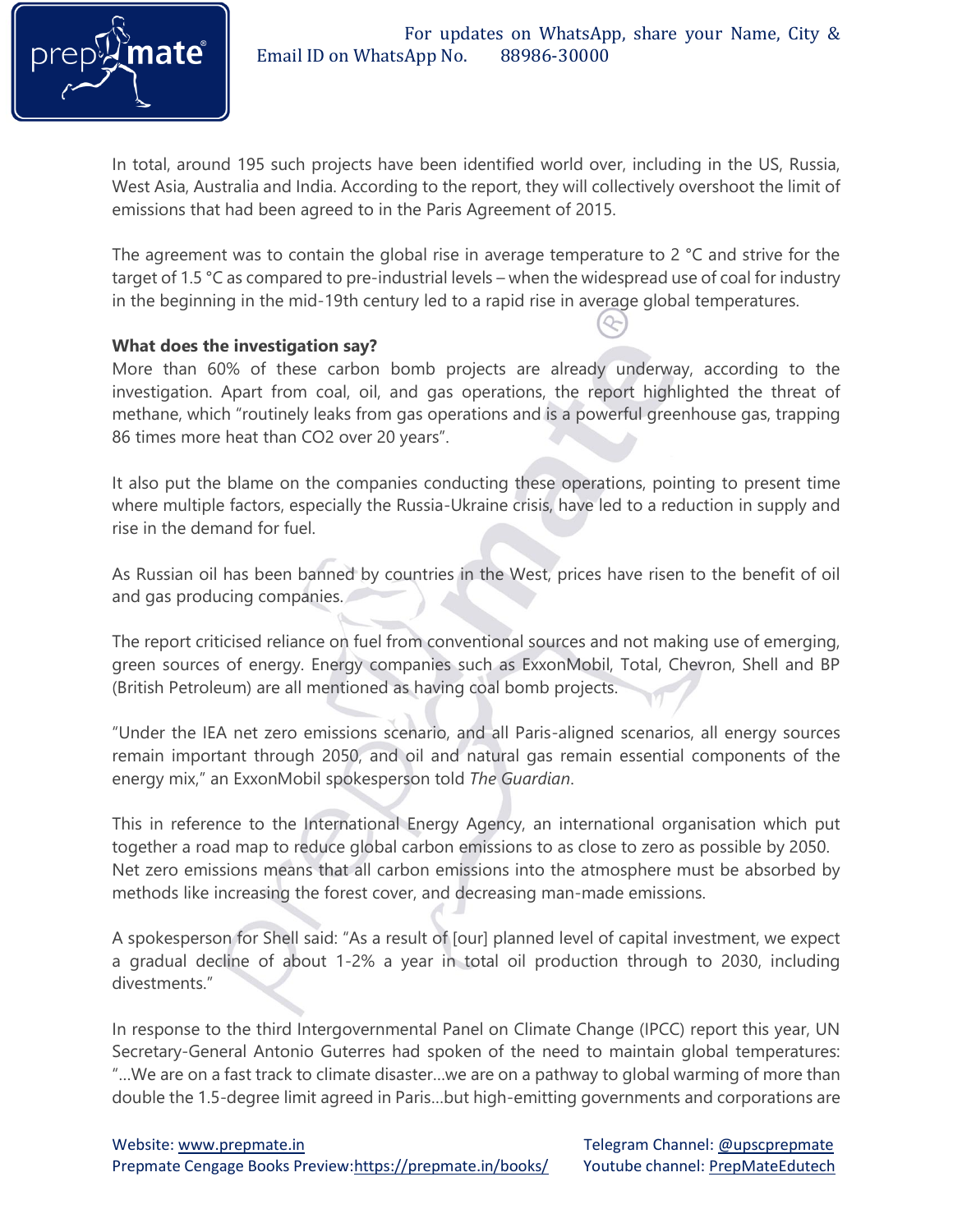

 For updates on WhatsApp, share your Name, City & Email ID on WhatsApp No. 88986-30000

not just turning a blind eye; they are adding fuel to the flames. To keep the 1.5-degree limit agreed in Paris within reach, we need to cut global emissions by 45% this decade, but current climate pledges would mean a 14% increase in emissions. Investing in new fossil fuels infrastructure is moral and economic madness."

### **What is the plan for 'defusing' carbon bombs?**

The network working towards this goal is called Leave It In the Ground Initiative (LINGO). Its mission is to "leave fossil fuels in the ground and learn to live without them." It believes the root of climate change is the burning of fossil fuels, and the 100% use of renewable energy sources is the solution.

On its website, it has listed carbon bomb projects from all over the world. This includes the Carmichael Coal Project owned by the Adani Group, Gevra Coal Mines in Chhattisgarh owned by Coal India, and Rajmahal Coal Mines in eastern Jharkhand owned by Eastern Coalfields.

#### **Source: The Indian Express**

### **5. All you need to know about India's first privately run Bharat Gaurav train**



#### **Relevant for GS Prelims**

The Indian Railways' southern zone Tuesday flagged off the country's first privately-run train under the Bharat Gaurav scheme. Around 11,00 passengers boarded the maiden round trip service from Coimbatore to Shirdi.

"The Bharat Gaurav Train from Coimbatore North to Sainagar Shirdi will commence at 18:00 hours on 14th June 2022 (Tuesday) and reach Sainagar Shirdi at 07:25 hours on 16th June 2022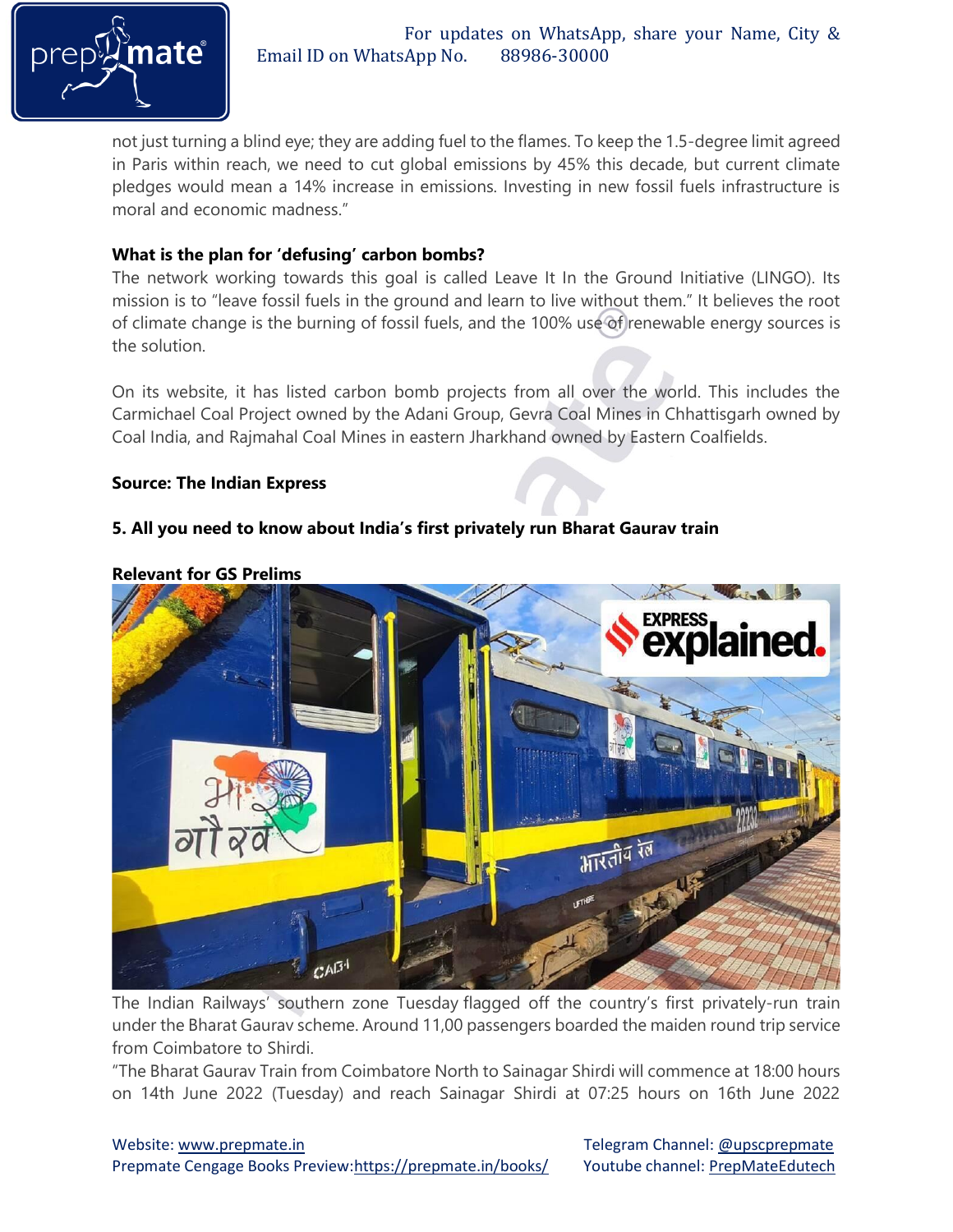

(Thursday) with stoppages at Tiruppur, Erode, Salem, Yelahanka, Dharmavaram, Mantralayam Road and Wadi," the Ministry of Railways said in a statement.

The Bharat Gaurav policy, launched in November last year, allows private players to operate trains on theme-based circuits.

### **Who operates the first Bharat Gaurav train?**

South Star Rail is the registered service provider that operates this train. The Coimbatore-based entity is a registered company and is part of the group — Future Gaming & Hotel Services Pvt Ltd. The service provider has paid Rs 1 crore as security deposit to Southern Railway for the rake with a composition of 20 coaches.

"Besides, the company has paid Rs 27.79 lakh for annual Right to Use charges and quarterly fixed haulage charges of Rs 76.77 lakh. In addition, variable haulage charges of Rs 38.22 lakh also have been collected towards the current round trip. All these charges are excluding GST," the ministry said.

### **What does the train ride offer?**

The trains under the scheme have one first AC coach, three 2 Tier AC coaches and eight 3-tier coaches along with five sleeper class coaches.

There will also be a doctor on board to attend any emergency along with private security engaged along with the Railway Police Force.

"The registered service provider has refurbished the interiors of the coaches and all the coaches will be manned with round-the-clock cleaning staff and a whole team of service professionals to offer passengers a wholesome experience. Public address system has been provided in all coaches for regular communication, playing of devotional songs and mantras," the ministry said.

It added that the registered service provider "also offers a package fare which includes transportation from Coimbatore to Shirdi and back, VIP darshan, bus arrangement, airconditioned accommodation, facilitation by tour guide".

# **What is the Bharat Gaurav policy?**

According to the Bharat Gaurav policy, any operator or service provider, or virtually anyone, can lease trains from Indian Railways to run on a theme-based circuit as a special tourism package. The tenure of the arrangement is a minimum of two years and maximum of the codal life of the coach. The operator has the freedom to decide the route, the halts, the services provided, and, most importantly, the tariff.

The IRCTC runs such theme-based tourist trains, for instance, the Ramayana Express, which goes on a tour of several places connected to Lord Ram.

In such packaged tours, typically the passengers stop over at a place, stay at hotels, undertake sightseeing, etc. — all organised by tour operators.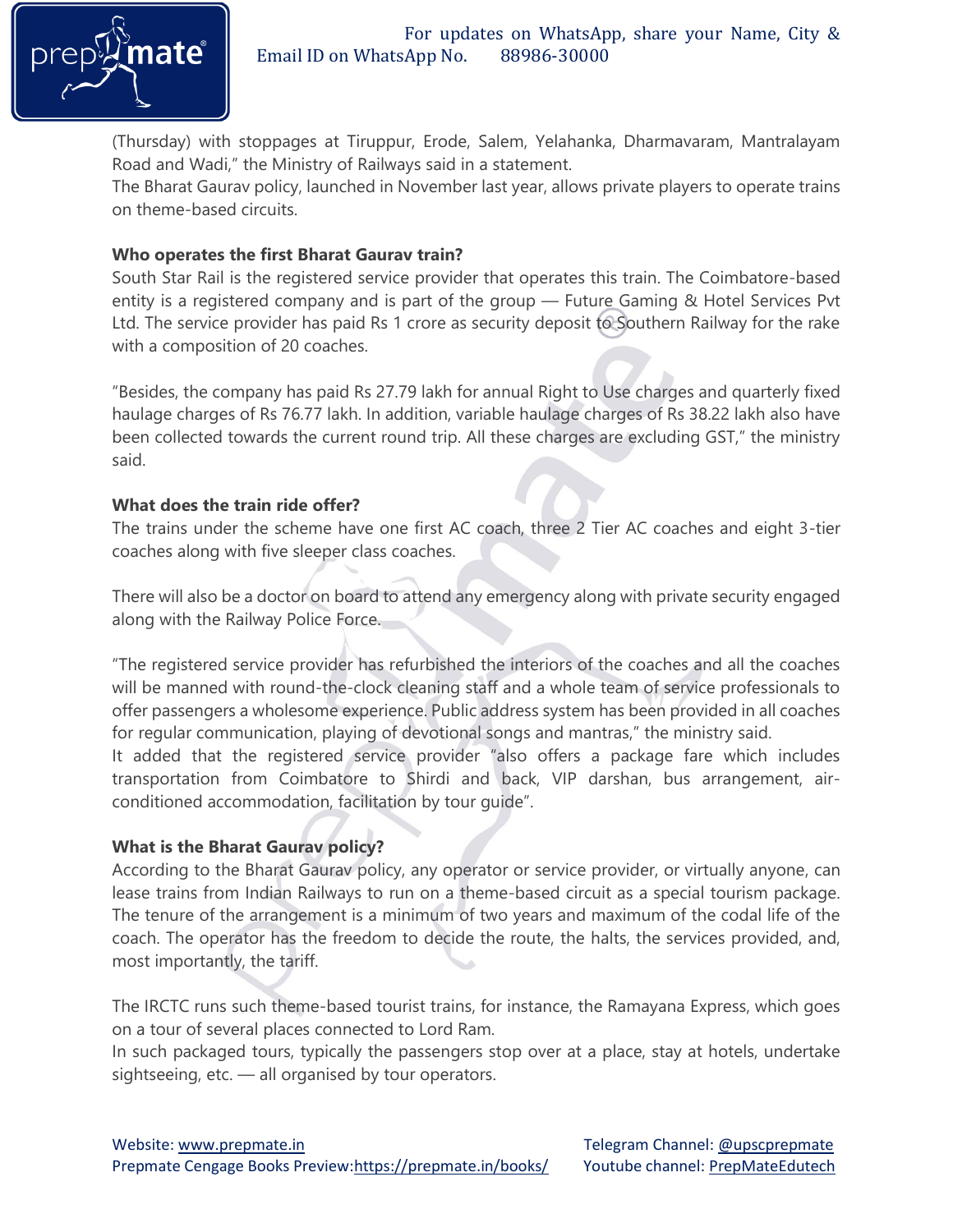

The Bharat Gaurav operator will also have to propose a similar business model wherein it takes care of local transport, sightseeing, food, local stays, etc. along with operating the trains.

Anyone can approach Railways to lease the 3,033 conventional Integral Coach Factory-design coaches earmarked for this segment. In fact, if the operator finds it feasible, then it can even purchase rakes from Indian Railway production units and run them.

Each train will have between 14 and 20 coaches (including two guard coaches or SLR. The operator has to, however, take care of end-to-end, comprehensive service like hotel stay, local arrangements, etc. These trains cannot be used as ordinary transport trains between an origin and destination.

#### **What is the Indian Railways' role under the policy?**

It will provide staff to drive the trains, guards and also maintenance staff on board for the coaches. Other staff, like housekeeping and catering, etc, will be deployed by the operator. It will also ensure that its entire infrastructure is in place to safely and efficiently host the train in its network. It will also give these priority in its paths, like the Rajdhanis and premium trains, so that these trains are not held up or sidelined to make way for regular trains.

### **Source: The Indian Express**

### **6. Russia's fight for Sievierodonetsk, and its parallels with Mariupol**

**Relevant for GS Prelims & Mains Paper II; International Issues**

VI J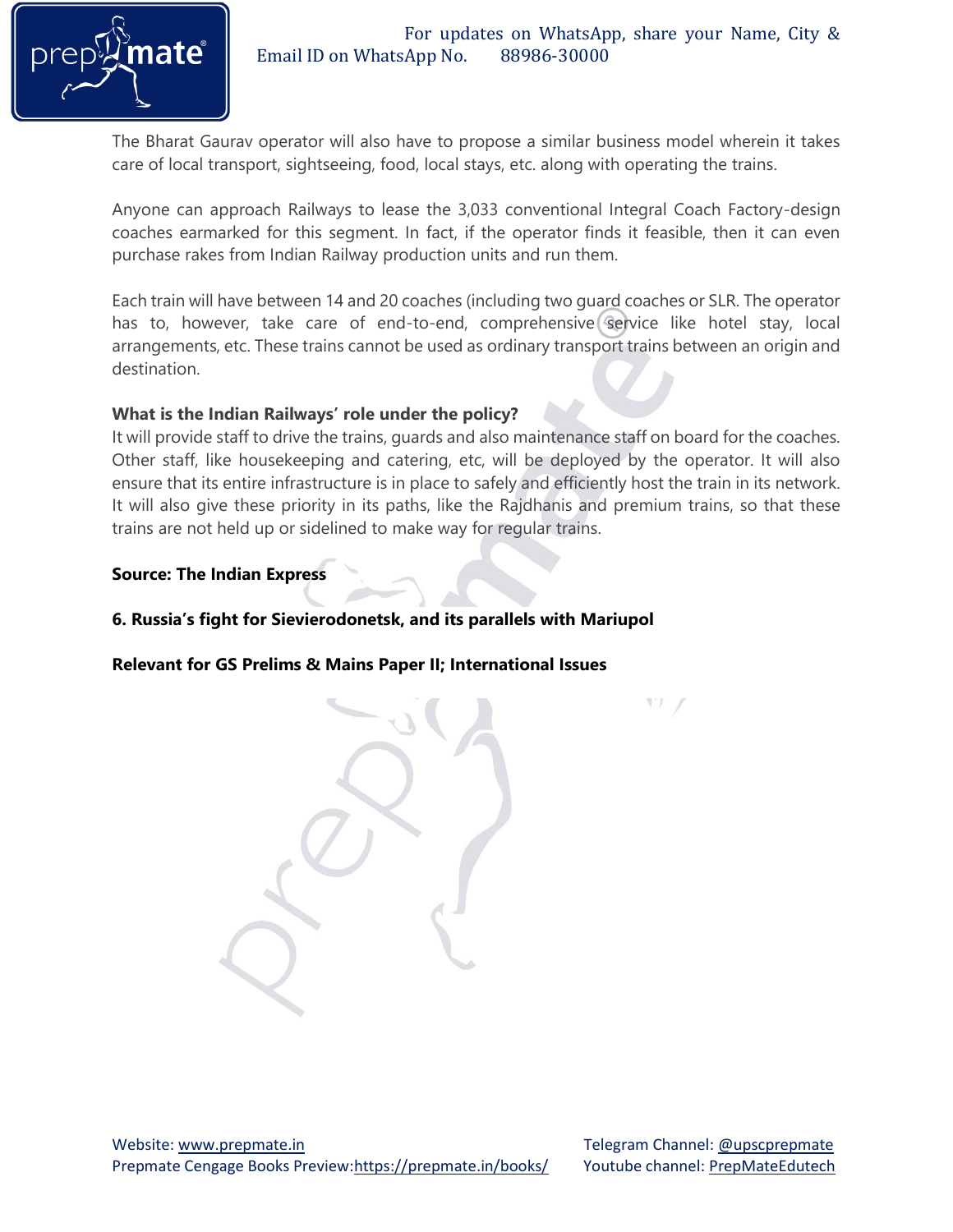For updates on WhatsApp, share your Name, City & Email ID on WhatsApp No. 88986-30000





Smoke rises after a military strike on a compound of Sievierodonetsk's Azot Chemical Plant, amid Russia's attack on Ukraine, Lysychansk, Luhansk region, Ukraine June 10, 2022. (Reuters)

As the Russia-Ukraine war crosses over 100 days, the battlefront has shifted from Kyiv, Kharkiv and Mariupol to the eastern city of Sievierodonetsk in the strategically significant Donbas region.

Donbas, an industrial region comprising of Luhansk and Donetsk provinces, is partially under the control of Russia-backed rebel fighters. Since May, the fighting has focused on Sievierodonetsk, a city in Luhansk province around 140 km away from the nearest Russian border. It is home to several production plants, chemical and machine-building factories. As of June 15, 80 per cent of the city is reportedly under Russian control.

# **What we know of Sievierodonetsk's Azot factory**

In Sievierodonetsk, as the Russian troops advance nearer to its goal of occupying the whole city, hundreds of civilians, including children and the elderly, have taken refuge in the city's huge Azot chemical plant. Also known as the Sievierodonetsk Azot Association, the plant is owned by Group DF's OSTCHEM holding. It is one of the group's four mineral fertiliser producers in Ukraine, along with the Azot plant in Cherkasy, the Concern Stirol plant in Horlivka and the Rivne Azot in Rivne, according to the official website.

In a statement issued on June 9, Group DF said that the factory was shelled repeatedly, resulting in damage at "at least two workshops of the chemical enterprise including a major one, i.e. 1-Б ammonia production facility".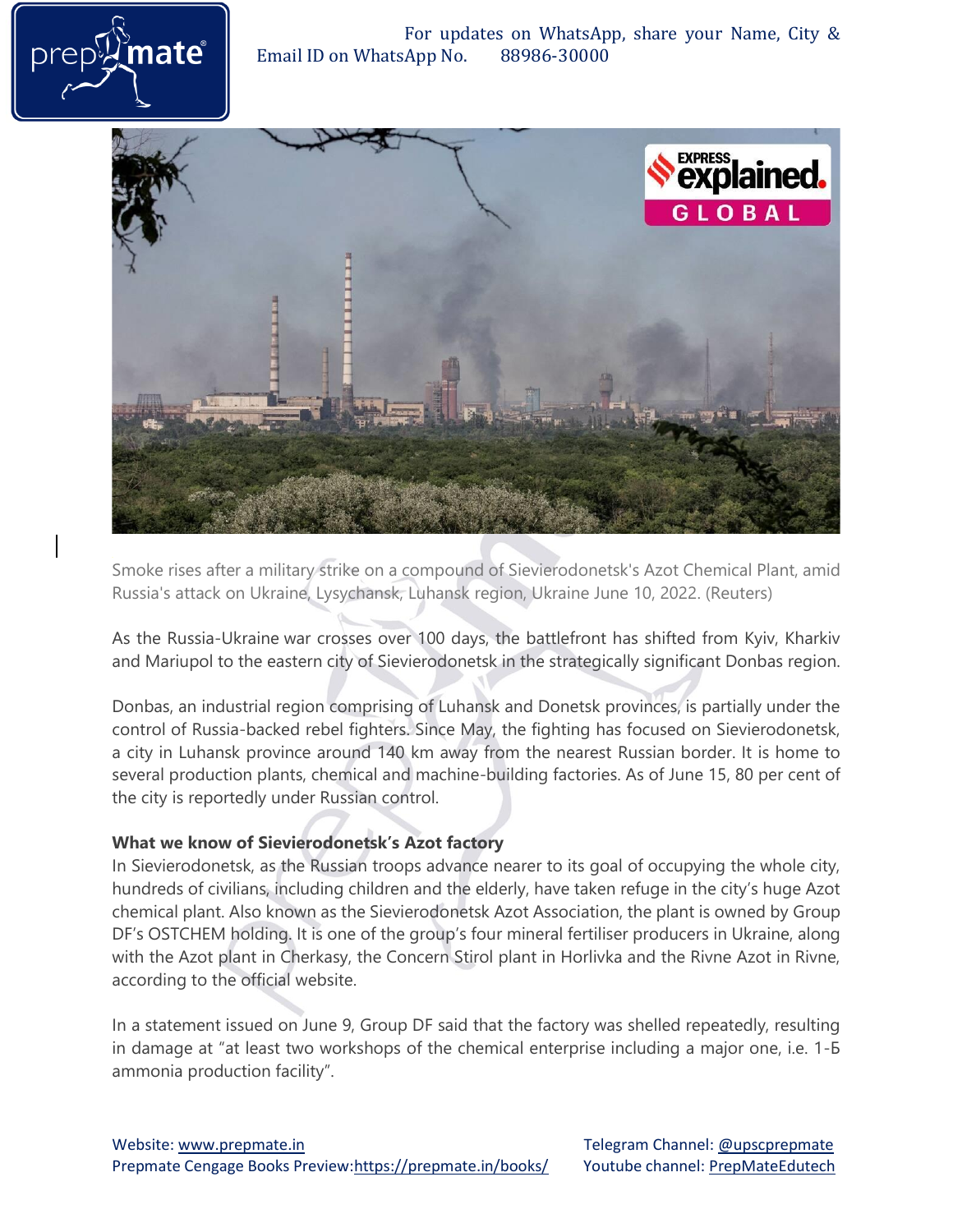

"No discharge of toxic elements into the environment was recorded, as all the fertilizers and chemicals were removed from the territory of the enterprise on the 2nd day of the war," it said in a press release, after speculation emerged of leakage of harmful raw materials, including ammonia.

The group's communication head framed the attack as an attempt to disrupt the grain and fertilizer exports by attacking the Nika-Tera seaport, a medium-sized seaport located in the Black Sea. The port offers services in storing and shipping of grain cargos, mineral fertilisers, liquid bulk cargos, packaged-piece cargos, and vegetable oils of sunflower, rapeseed and soya, among others.

"This is not just an aggressive attempt to seize the territory of Sievierodonetsk. This is a barbaric attempt to undermine food security. They knowingly attack our Nika-Tera seaport, which is a major grain terminal, and hit a fertilizer manufacturer. We face a planned, cynical instigation of a food crisis on a global scale. Ukraine will not be affected by the food crisis, as the country produces much more food than is needed. Indeed, they seek to provoke the global food crisis," said Oleg Arestarkhov, Head of Corporate Communications, Group DF in an official statement.

### **Parallels with Mariupol siege**

As fighting continues, it has emerged that the situation in Sievierodonetsk could turn out to be similar to that of Mariupol in the past few months. In May, hundreds of civilians and fighters who were holed up in the city's sprawling Azovstal steelworks plant had laid down arms and surrendered to the Russian forces after weeks of desperate resistance.

The surrender — though Ukraine refused to term it as such — had been touted as a rare victory for Russian President Vladimir Putin. However, it had sparked concerns over the conditions of surrendered Ukrainian troops, many of whom were reportedly sent to a Russian prison colony.

#### **What next?**

As was done in Mariupol, attempts are being made to evacuate civilians from Sievierodonetsk via a humanitarian corridor, though it remains to be seen how successful that attempt would be. In Mariupol, several attempts to establish safe passage for civilians failed after the ceasefire was broken due to various issues. On Wednesday, Russia said it had opened a humanitarian corridor from Azot to allow civilians to escape the territory it controls and accused Ukraine's forces of using civilians as human shields, which Kyiv has denied.

Meanwhile, Russia on Monday called on the Ukrainian troops holed up in a Sievierodonetsk chemical plant to lay down their arms. Russian news agency Interax reported that the head of the country's National Defence Management Centre asked the fighters to "stop their senseless resistance and lay down arms" from 8 am Moscow time (0500 GMT). However, Ukrainian troops ignored this ultimatum.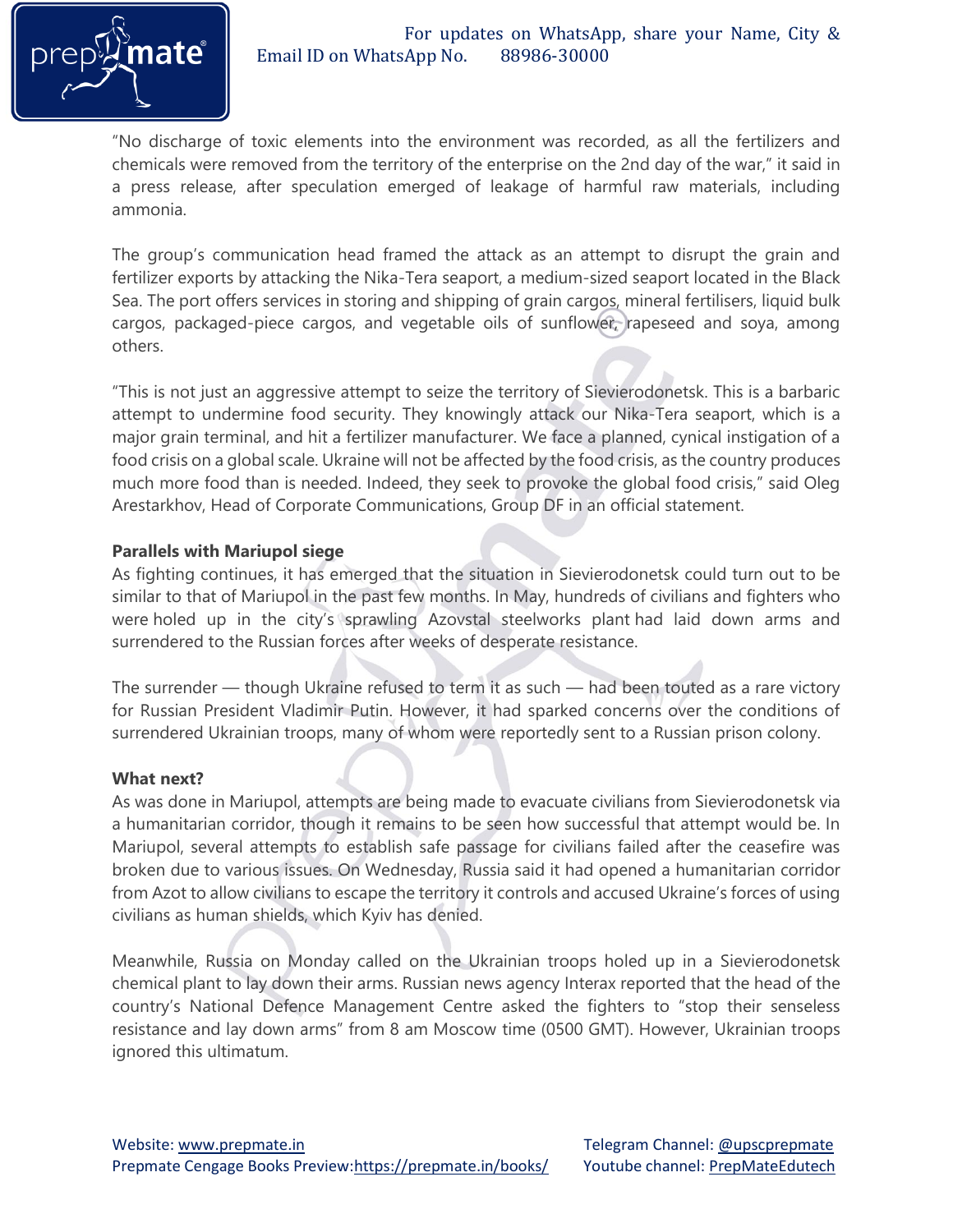

 $\infty$ 

The city's mayor, Oleksandr Stryuk, said Ukrainian troops were still defending the city, even though all of its river bridges had been destroyed, reported news agency *Reuters*.

While the exact number of those sheltering in the plant is unknown, Ukraine puts the number at over 500 civilians, including 40 children, besides soldiers. However, the separatists in the area said the actual number is over double the official estimates, claiming over 1,200 civilians may be inside, said the *Reuters* report.

Source: The Indian Express

# **7. Govt's new guidelines banning surrogate ads**

### **Relevant for GS Prelims & Mains Paper II; Polity & Governance**

Sellers of alcoholic beverages have asked the government to provide clarity on 'surrogate advertisements', which have been banned under the new guidelines to tackle misleading advertisements.

The guidelines were issued on June 10 by the Central Consumer Protection Authority (CCPA), and include a Rs 10 lakh penalty for first violation and a Rs 50 lakh penalty for subsequent violations. Notified by the Consumer Affairs Ministry, the guidelines were issued days after outrage over a controversial perfume ad.

### **What do the new advertising guidelines say?**

The Guidelines for Prevention of Misleading Advertisements and Endorsements for Misleading Advertisements, 2022, have been released to "protect the consumers" and "to ensure that consumers are not being fooled with unsubstantiated claims, exaggerated promises, misinformation and false claims".

These guidelines focus on misleading ads and ads shown during programming for children. Surrogate ads, meanwhile, have been banned completely. Misleading ads have not been defined, instead characteristics of non-misleading ads have been mentioned such as those which "contain truthful and honest representation" and do not exaggerate benefits.

On advertisements aimed at children, detailed criteria has been spelt out to disqualify certain ads, such as: ads that encourage practices detrimental to children's physical health or mental wellbeing, imply children are "likely to be ridiculed or become less popular" if they do not purchase the goods, and ads that use qualifiers such as 'just' or 'only' to make the price of goods seem less expensive even when additional charges are present.

#### **What is surrogate advertising?**

Surrogate advertising is the strategy of advertising a product that cannot be advertised openly. Advertisers instead create ads that help in building a brand, and often involve popular celebrities – all without naming the actual product that is being indirectly advertised.